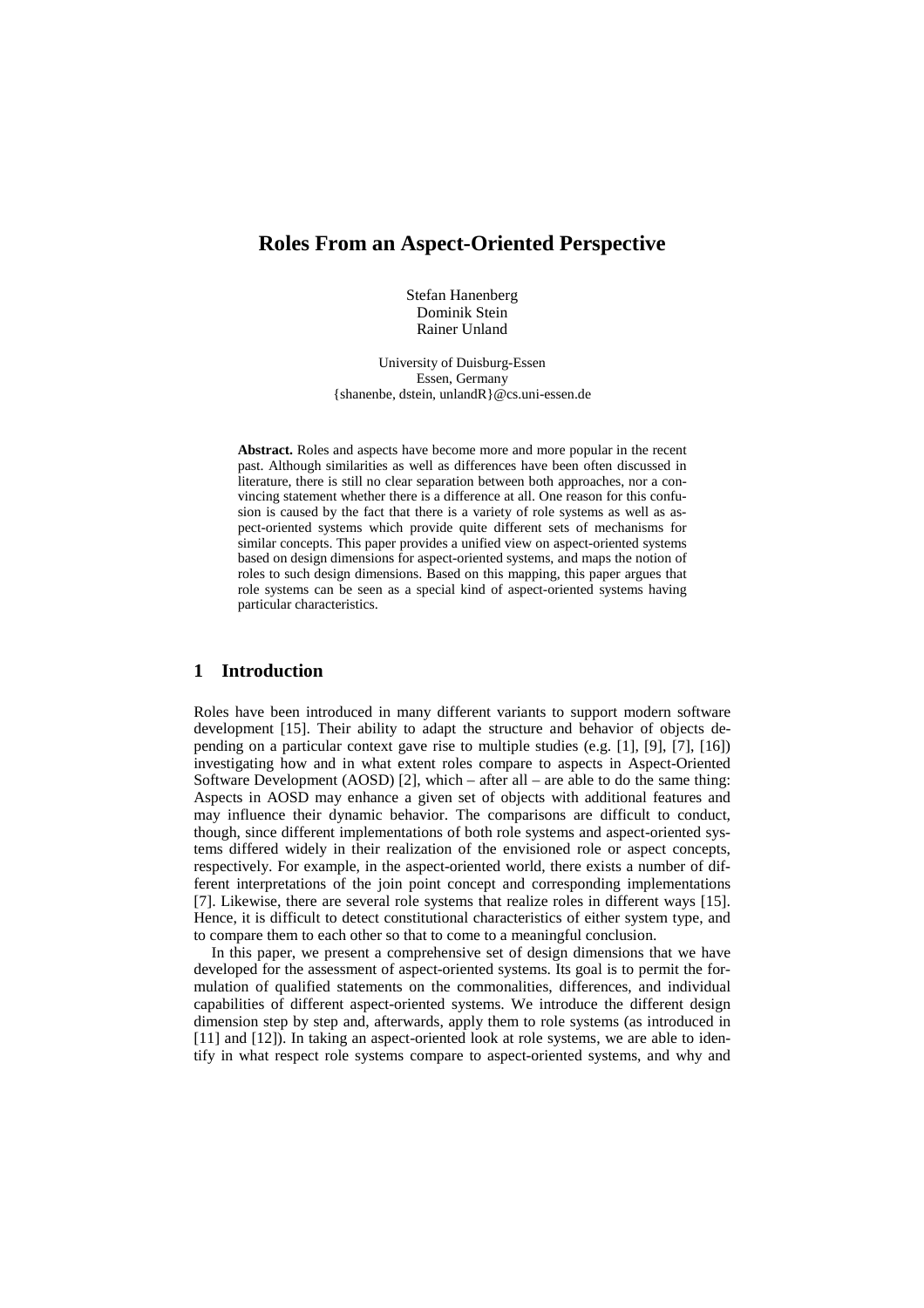where there are differences.

The remainder of the paper is structured as follows: In the next section 2, a short overview to roles is given with help of an example. After that (section 3), the various design dimensions are introduced. In section 4, we map role systems to those design dimensions. And finally, in section 5, we conclude the outcomes of our investigation.

## **2 Roles**

Roles (cf. [11] and [12]) are (possibly temporary) views on objects. They define extra properties which are added to objects. These role properties can be regarded as subjective *extrinsic* properties of an object, which can be accessed from the object's environment just like the object's very own *intrinsic* properties. During its lifetime, an object may adopt and abandon roles. In consequence, different role and role properties may be accessible at different points in time. A the same time, an object may play different roles simultaneously.

One interesting property of roles (especially when compared to aspect-oriented programming) is their ability to change the behavior of an object. While [3] refers to this as an intrinsic feature of roles, [11] and [12] deem this to be a special kind of role, which they call *method role*: A method role is a method (of a role) which is bound to an intrinsic method of an object.

For example, Fig. 1 illustrates a person who has two jobs as a bartender. A job is represented as a (temporal) role in this example because persons usually do not keep it for their whole lifetime. The person has a couple of intrinsic properties, such as the

name and the date of birth, which are not influenced by any role. Furthermore, though, the person has other properties, such as the telephone number and the income, whose meaning depend on the role the person is playing: In spare time, the telephone number should refer to the person's private (intrinsic)

working time, the tele-



telephone number. During **Fig. 1.** Object person with two bartender roles

phone number should refer to the person's (extrinsic) duty telephone number (i.e. the phone number of the bar where the person is working at). To cope with that situation, *method roles* are used: Depending on the context in which the telephone number is requested, either the private number or the phone number of the bar is returned.

# **3 Design Dimensions of Aspect-Oriented Systems**

In an aspect-oriented system, developers must be able to specify *where* an aspect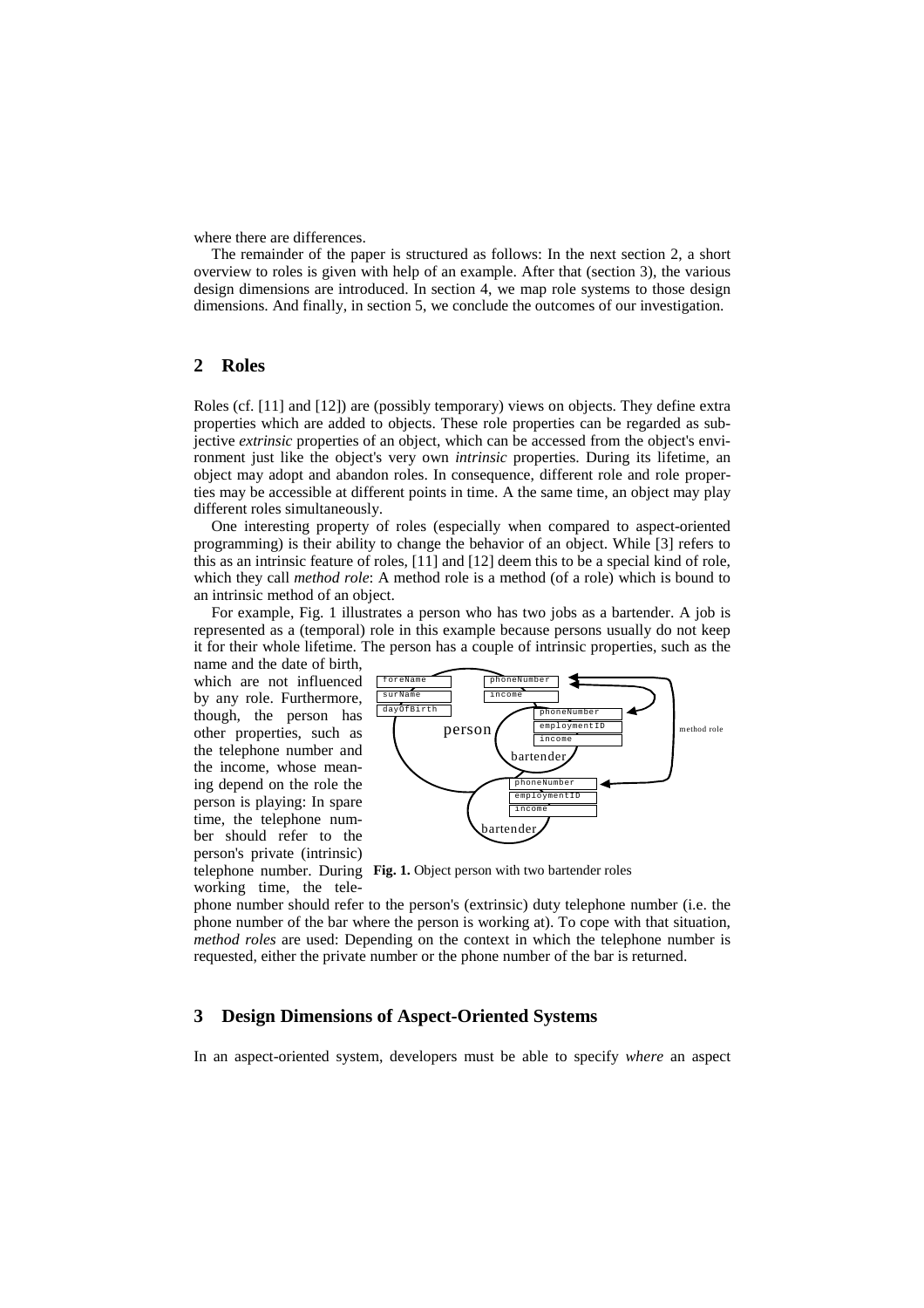tackles the base system and *how* the aspect adapts the base system. To specify the "where", developers require features that allow the designation of (a set of) join points to which the aspect should be woven to. To specify the "how", developers require features which permit to describe how exactly each of the chosen join points is to be adapted. In brief, an aspect-oriented system needs to provide a join point representation of the base system, some language constructs that permit developers to select join points, language constructs that permit developers to specify how selected join points are to be adapted, and a weaver that composes the resulting system.

A **join point representation** is a specific view on the base system which is extracted directly from the base application. It is the task of an aspect-oriented system to decompose the base application into a number of join points (see circles in Fig. 2). To do so, an aspect-oriented system needs to determine what elements of the base application actually represent join points. This decision is based on the aspect-oriented system's **join point model**.

To select join points, aspect-oriented systems provide a **selection language** that permits developers to address some of the join points the base system is decomposed into (see triangles in Fig. 2). This implies that the system must equip join points with

a number of characteristic marks or properties that developers can refer to, and upon which the aspectoriented system can decide whether or not a particular join point is to be selected. These characteristic marks are extracted from the base application, and are part of the join point representation. We call the extraction of such join point properties **join point encoding**.



Once join point selections are specified, developers need lan-

l

**Fig. 2.** Schematic illustration of aspect-oriented systems [5]

guage constructs that refer to a join point selection and that specify how the selected join points are to be adapted. Such **join point adaptations** are illustrated by means of hexagons in Fig. 2.

Finally, the aspect-oriented system needs to weave the resulting system. To do so, the **weaver** takes the base system, its join point representation, as well as the userdefined selections and adaptations, and composes the woven system<sup>1</sup>.

<sup>&</sup>lt;sup>1</sup> Note, the design dimensions for weavers (i.e. the techniques being used to compose aspects with the base system) are beyond of the scope of this paper and are not explained in the following sections.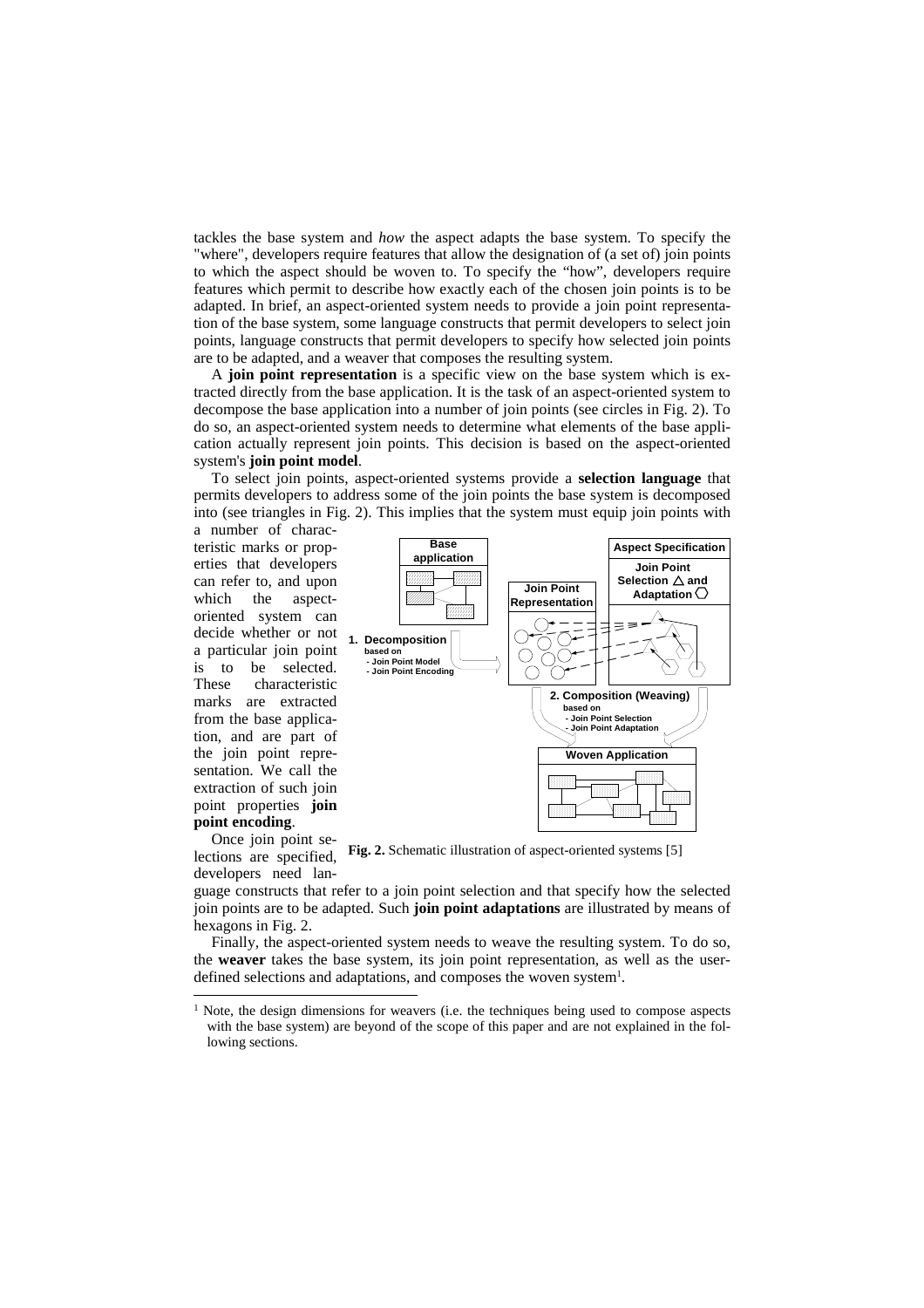### **3.1 Design Dimensions of Join Point Models**

The notion of join point differs widely in different aspect-oriented systems. In this section we illustrate two design dimensions, reflecting on the different interpretations of the join point concept.

#### **Level of Dynamicity: Static and Dynamic Join Points**

Different aspect-oriented systems have different join point notions with respect to their dynamicity. Systems like Hyper/J [14] or Sally [6] permit to select and adapt elements which have a direct correspondence in the program code; systems like AspectJ [10] or AspectS [8] permit to select and adapt join points due to runtimespecific information. Therefore, we distinguish between static join points and dynamic join points:

- **Static join point:** A static join point is a selectable and adaptable item that represents an element in the base program's code.
- **Dynamic join point:** A dynamic join point is a selectable and adaptable runtime-element from the application's execution context.

An example for a static join point is a method definition in Hyper/J or Sally; an example for a dynamic join point is a method execution in AspectJ (when referred to by means of dynamic pointcuts).

#### **Level of Abstraction: Structural and Behavioral Join Points**

Furthermore, the join point notions in different aspect-oriented systems differ with respect to their level of abstraction. Systems like AspectJ or Sally permit to select and adapt method calls, while systems like AspectS permit to select and adapt method definitions. Accordingly, we distinguish between structural and behavioral join points:

- **Structural join point:** A structural join point is a selectable and adaptable element that represents a structural abstraction within the based application, based on an abstraction provided by the underlying programming language.
- **Behavioral join point**: A behavioral join point is a selectable and adaptable element in the application that represents a part of the application's behavior, which is encapsulated by corresponding structural building blocks.

## **Orthogonality of Level of Dynamicity and Level of Abstraction**

The dimensions "level of abstraction" and "level of dynamicity" can be applied independent of each other, i.e. they are orthogonal. In consequence, join point models can be divided along both dimensions at the same time.

Both orthogonal dimensions are illustrated in Fig. 3. Aspect-oriented systems do not necessarily need to provide only one single point in the matrix. For example, introductions in AspectJ are applied to static, structural join points (type definitions), while call-**Fig. 3.** Orthogonal dimensions pointcuts in AspectJ refer to dynamic behavioral join of join point modelspoints.

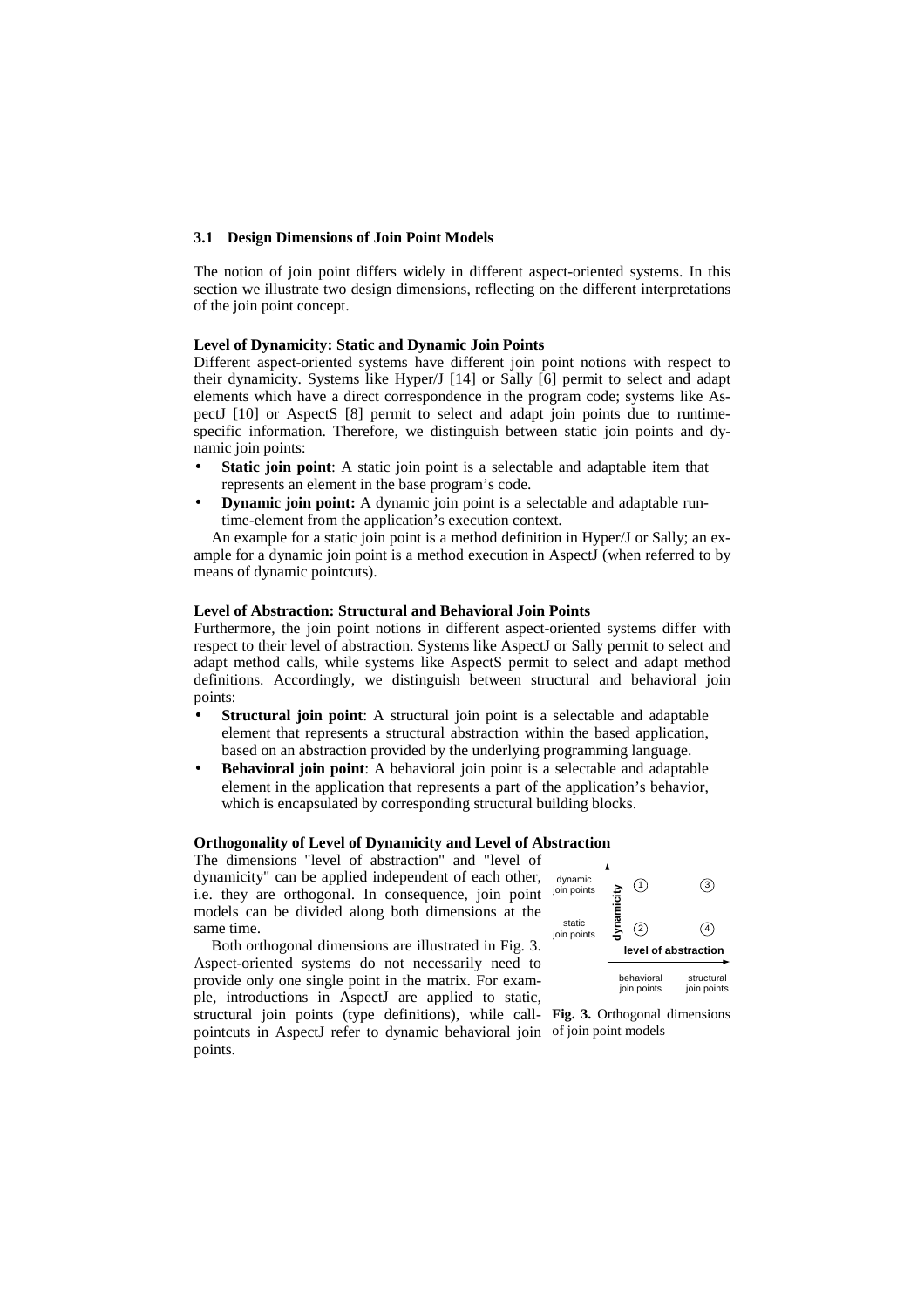### **3.2 Design Dimensions of Join Point Properties**

Different aspect-oriented systems provide different properties for join points. In AspectJ, for example, method call join points can be selected based on the signature of the called method, consisting of the method name, return type, and parameter types. Hence, *signature* represents a property of a method call join point in AspectJ, while a specific signature like void  $m()$  represents the value of that signature property for a certain join point.

## **Level of Dynamicity: Static and Dynamic Properties**

A fundamental difference between join point properties is their relationship to runtime data in the base system. A property like this in AspectJ, for example, is based on dynamic system information (or *some portion of the program state* [17]). A property referring to some parameter of declaredMethod in Sally, on the other hand, is based on static system information (i.e. information that is available at a static analysis of the base application).

- **Static join point property:** A join point property is static if its values can be directly derived from the base system's code.
- **Dynamic join point property:** A join point property is dynamic if runtimespecific information is needed in order to provide the corresponding values.

### **Directness of Property Correspondence: Direct and Abstract Property Correspondence**

The "directness of property correspondence" dimension distinguishes between properties that can be directly derived from the data available at the corresponding join point, and those that require further computations. For example, the declared return type of a method declaration join point represents a direct correspondence property because the return type (or the name of the return type) directly appears in the source code<sup>2</sup> . Other properties, such as "number of parameters", however, do not (literally) appear in the source code; it must be computed from the method parameter list at the corresponding method declaration join point. Accordingly, we distinguish:

- **Direct property correspondence:** A property has a direct correspondence if the property can be directly derived from the data available at the corresponding join point.
- **Abstract property correspondence:** A property has an abstract correspondence if the property does not directly represent some data available at the corresponding join point. Additional computations by the aspect-oriented system are needed in order to provide the corresponding property.

dynamic static **dynamicity Level of correspondence** direct abstract

The dimensions "level of dynamicity" of join point properties and "directness of property correspondence" are orthogonal to each other (see Fig. 4).

l



<sup>2</sup> Such properties are prerequisite for the term **lexical crosscutting** as introduced in [13] which says that *the join points […] consist of names that appear in the implementation […]*.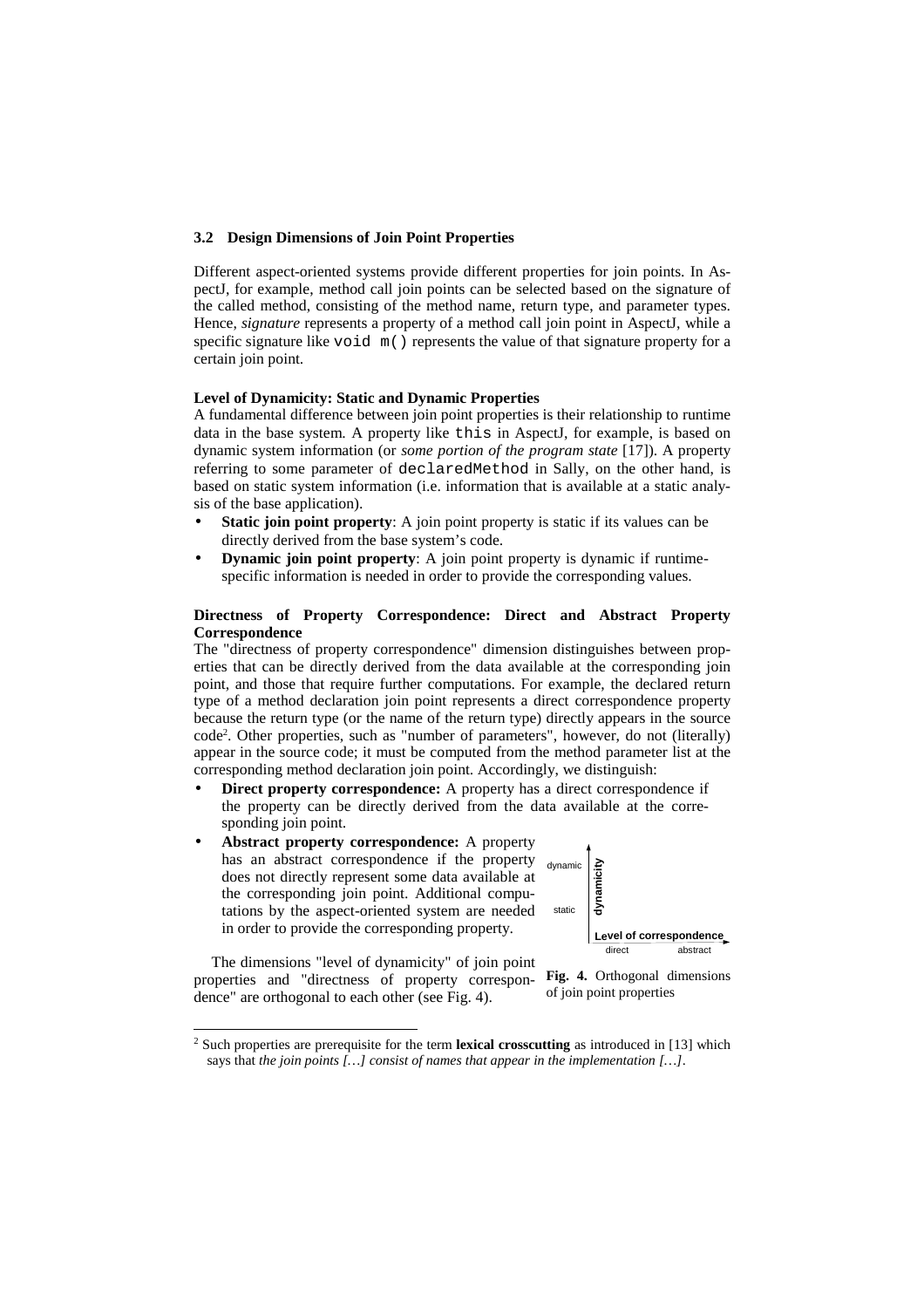### **3.3 Design Dimensions of Properties Addressing**

Having extracted join points and their properties from a base application, aspectoriented systems need to provide means to constrain the join point properties for actual selection. In the following, two (orthogonal) design dimensions are described that categorize possible ways to do so (see Fig. 5).

### **Level of Dynamicity: Lexical and indirect addressing**

In the most trivial case, the aspect-oriented system provides language constructs that permit developers to specify the value of a certain property. This corresponds, for example, to the specification of a class name within a type pattern in AspectJ. This class name is lexically compared against all class names in the application, and all matching classes are selected. This kind of join point selection is the most straight forward way and all known aspect-oriented system provide it. *Lexical crosscutting* [13] as well as *enumeration-based crosscutting* [4] are based on such an join point property addressing.

In contrast to this, AspectJ allows to specify join point selections without referring to the join point's properties in a lexical way by using the + operator. By doing so, it is possible to select a join point based on the type relationship between a join point property and another type. That is, there is no lexical correspondence between the specified selection criteria and the matching property value.

Recognizing this substantial difference, we identify the "directness of value addressing" as a design dimension of join point selection language constructs and distinguish between lexical value addressing and indirect value addressing:

- **Lexical value addressing**: A language constructs for the selection of join points provides a lexical value addressing if the developer needs to specify the lexical characteristics of the property's value.
- **Indirect value addressing**: A language construct for the selection of join points provides an indirect value addressing if the developer may specify characteristics of the property's value in a non-lexical way.

#### **Closed and open value addressing**

In AspectJ and Hyper/J, it is possible to use wildcards for addressing join point properties. Such wildcards permit to specify a value of a certain join point property not (necessarily) in its entirety, but (also) only in parts. This is particularly interesting when base applications are based on a number of naming conventions.

The characteristic of such an addressing in comparison to a pure enumeration of properties is that it refers to an infinite set of possibly matching join point properties: Join points that are added to the system during system evolution can be taken care of. With that in mind, we distinguish between closed value addressing and open value addressing and call the design dimension the "openness of value addressing":

- **Closed value addressing**: An aspect-oriented system provides a closed value addressing if it allows to specify a finite set of values for a given property, i.e. it is known how many values match the selection at specification time.
- **Open value addressing**: A join point selection language permits an open value specification if it permits to specify an infinite set of values for a given property.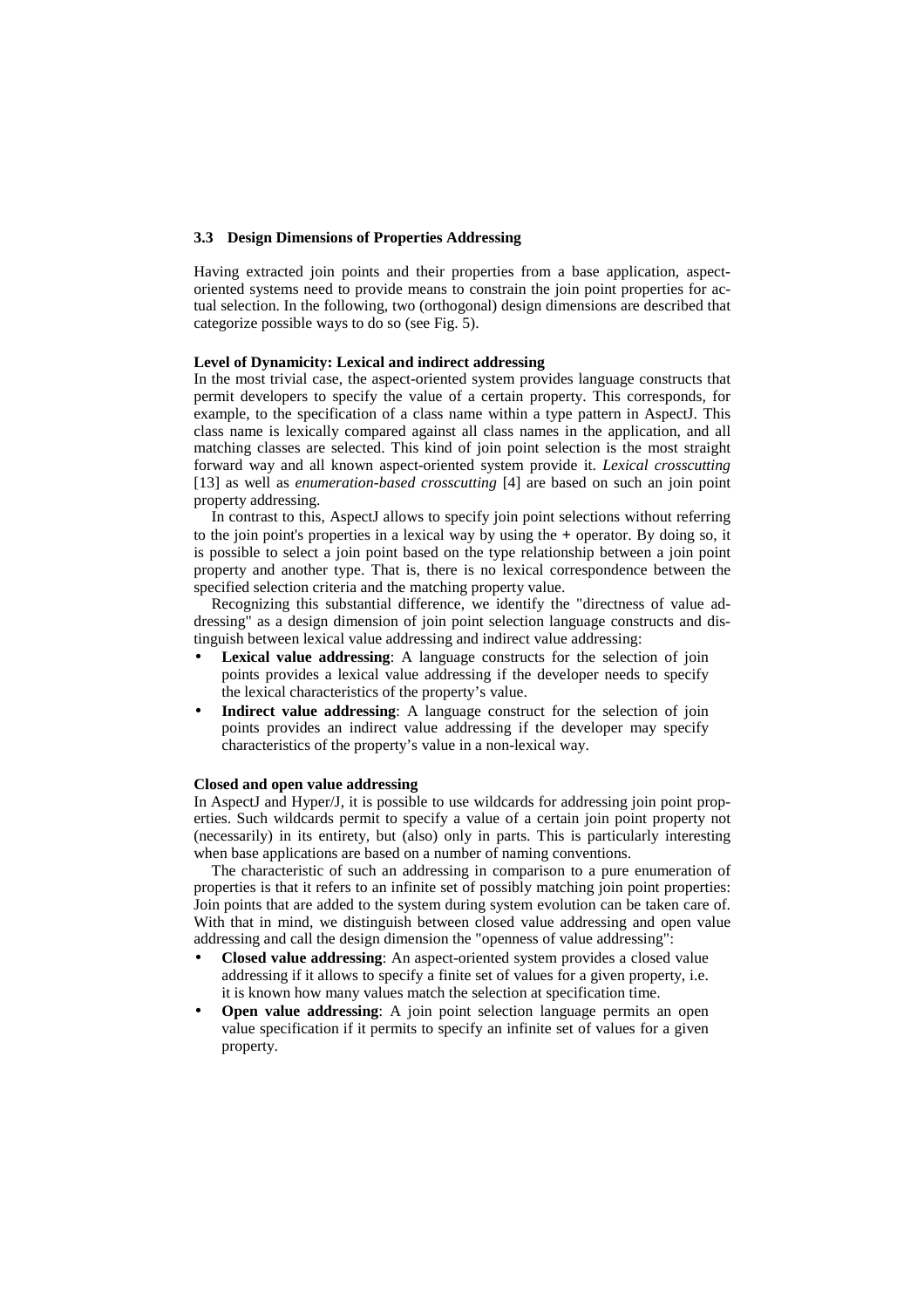

**Fig. 5.** Orthogonal dimensions of join point property addressing

**Fig. 6.** Orthogonal design dimensions of join point adaptation

## **3.4 Design Dimensions of Join Point Adaptation**

The design dimensions for join point models and join point selections determine the (characteristics of) elements that can be selected and (eventually) adapted. However, they do not describe how the adaptation can be actually accomplished. This section describes three (orthogonal) design dimensions along which join point adaptation techniques can be classified (see Fig. 6).

#### **Level of Adaptation: Structural and Behavioral Adaptation**

The first dimension is based on the observation that introductions and advice in AspectJ, for example, differ substantially: Introductions are structural adaptations while an advice is a behavior adaptation. Consequently, we identify the design dimension "level of adaptation" and distinguish between structural join point adaptation and behavioral join point adaptation.

- **Structural join point adaptation:** An aspect-oriented system provides structural join point adaptations if there are constructs that permit to change the structure of the join points such constructs refers to.
- **Behavioral join point adaptation:** An aspect-oriented system provides behavioral join point adaptations if there are constructs that permit to change the behavior of the join point the construct refers to (without changing its structural appearance).

#### **Level of Constructiveness: Constructive and Destructive Adaptation**

Advice in AspectJ and bracket relationships in Hyper/J permit to change the behavior at behavioral join points. This can be accomplished such that the original join point remains (potential) part of the system, and only additional behavior is executed before or after the join point (e.g. by means of before and after advice in AspectJ, or an around advice with a call to proceed). On the other hand, though, the adaptation at a given join point may also lead to the definite exemption of that join point from the system (e.g. by means of an around advice in AspectJ, without a call to proceed).

Based on this observation, we identify the "constructiveness of an adaptation" as a separate design dimension for join point adaptations, and distinguish between destructive join point adaptation and constructive join point adaptation: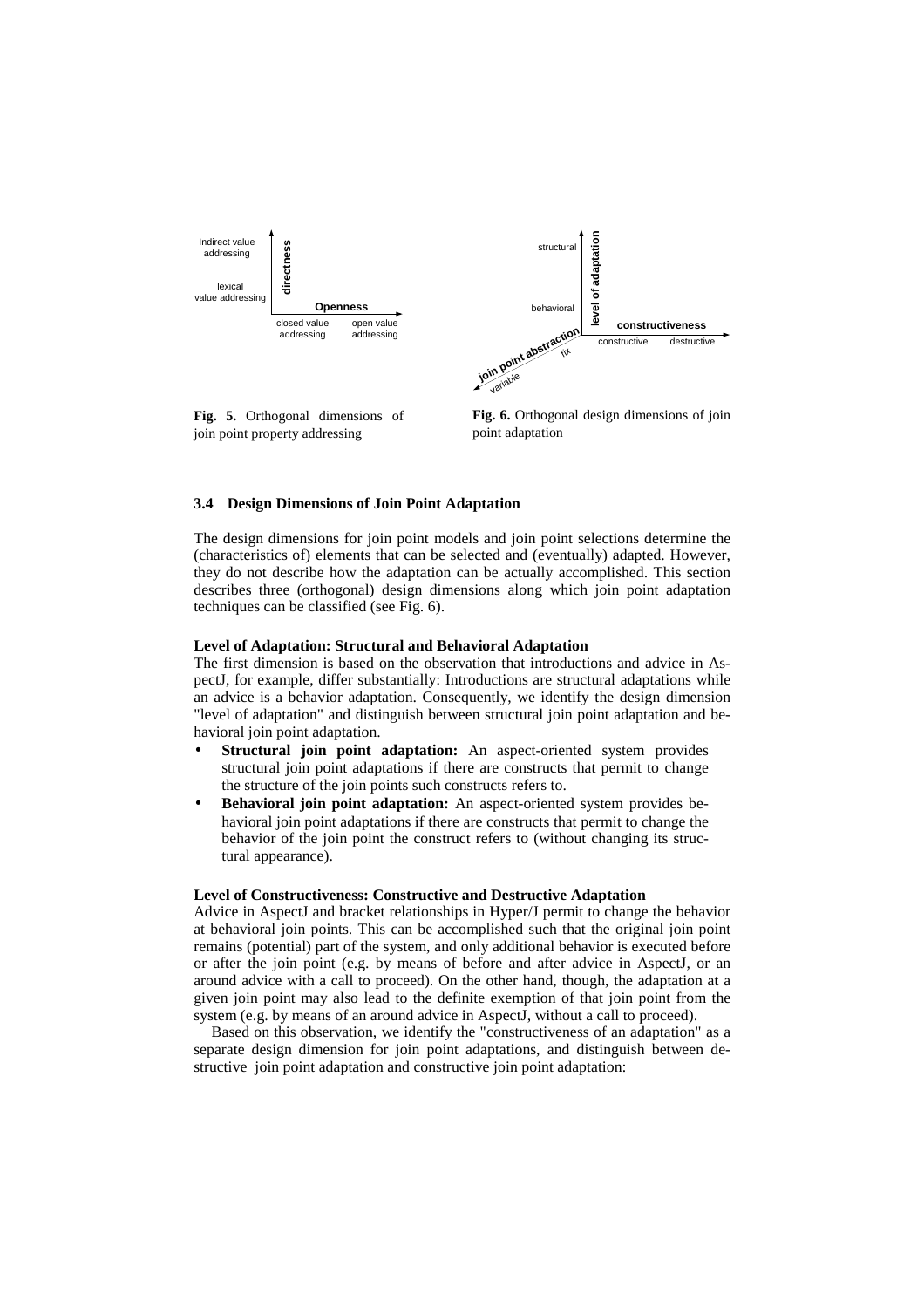- **Destructive join point adaptation:** An aspect-oriented system provides destructive join point adaptations if the adaptation necessarily replaces its join point,i.e. the original join point is no longer (potential) part of the application.
- **Constructive join point adaptation:** An aspect-oriented system provides constructive join point adaptations if the adaptation does not necessarily change the original join point such that the join point has no longer the same properties after weaving as it had before weaving.

### **Level of Join Point Abstraction: Variable and Fix Abstraction**

Systems like AspectJ provide the ability to expose context information (from the base application) to the advice by means of pointcut parameters. That is, the context information to be used within the join point adaptation is defined in the corresponding join point selection (among others). Consequently, the data available for adaptation at a certain join point possibly varies from adaptation to adaptation.

This is unlike to systems like AspectS. Here, each (method execution) join point is provided with a list representing the list of parameters being passed to the method. Imagine now that a single adaptation needs to refer to two method execution join points with two different shadow join points, and that the adaptation needs to refer to the first method's first parameter and the second method's second parameter. Then, it is up to the developer to select the appropriate parameter within the adaptation (rather than within the selection).

Reflecting on this difference, we identify the "level of join point abstraction" as another design dimension of aspect-oriented systems, and distinguish between fix and variable join point abstraction:

- Fix join point abstraction: An aspect-oriented system provides a fix join point abstraction if the join point abstraction's context is fix for all join points
- **Variable join point adaptation:** An aspect-oriented system provides a variable join point abstraction if the developer can individually specify what context information the adaptation operates on.

# **4 Mapping Role Models to Design Dimensions**

In order to regard role models from the aspect-oriented perspective, we now map their characteristics to the previously described design dimensions.

#### **4.1 Join Point Model**

In order to understand the join point model in role systems, it is necessary to discuss the different selectable and adaptable elements in role systems:

First, roles can be applied (or "bound") to objects. The role enhances the interface of the object which it is applied to. Consequently, an object represents a join point for roles. In class-based languages, objects represent *dynamic* and *structural* join points.

Second, method roles are defined for particular methods of the objects which the role is applied to. Such methods also represent *structural* join points. Since method roles adapt only methods of objects (which they are applied to), method-roles also refer to *dynamic* structural join points.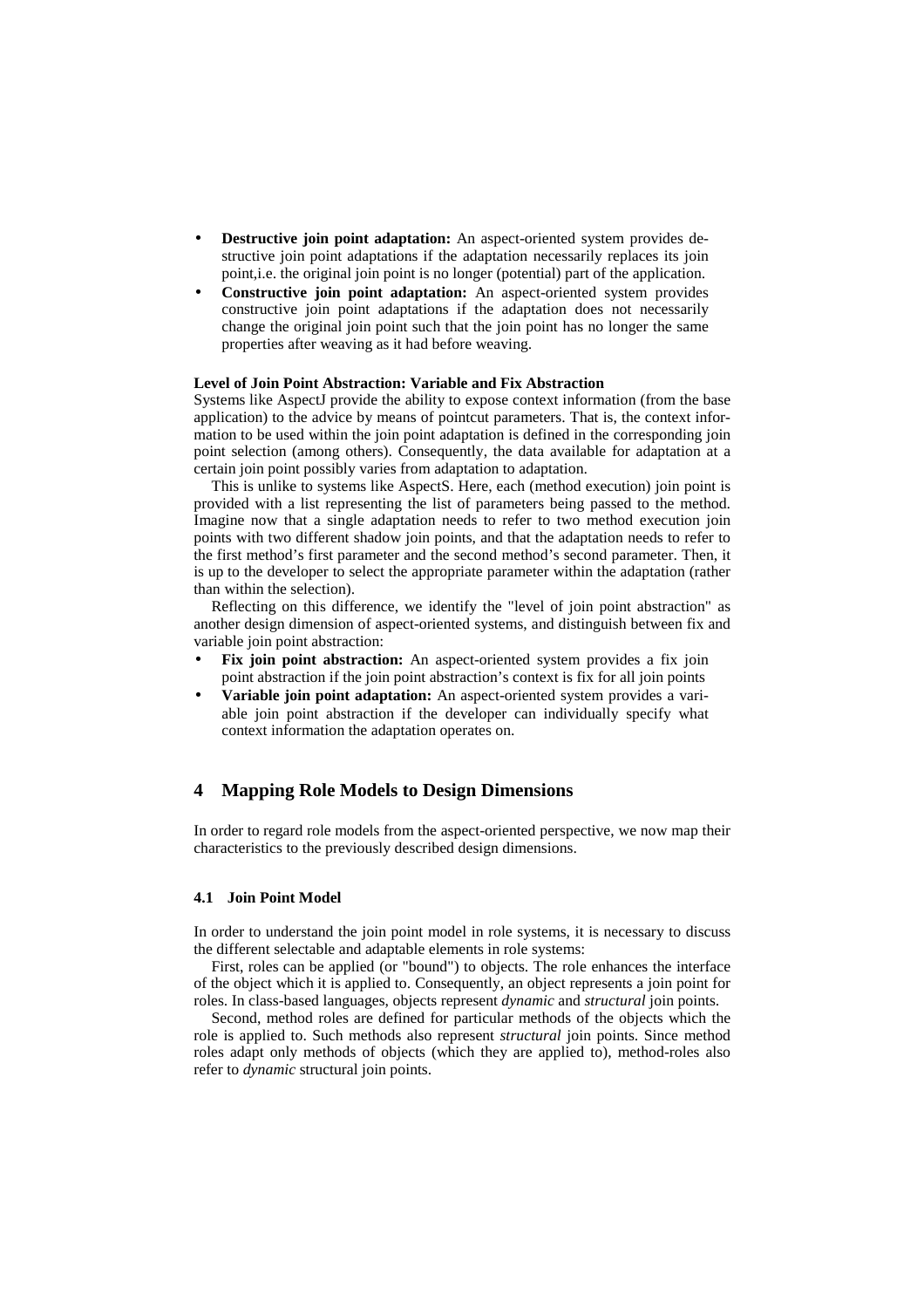#### **4.2 Join Point Properties and Property Addressing**

Join point properties in role systems are, first of all, the target objects to which a particular role is applied. Furthermore, the target method is characterized by its method signature.

The target object is obviously a *dynamic* property which has a *direct correspondence*. The property is being addressed *lexically* as the value of the property has to be specified directly, i.e. the very object has to be delivered. Beyond that, the property is being addressed in an *open* way as roles can be applied to arbitrary objects.

The way of how signatures are represented depends strongly on the underlying object-oriented language: On the one hand, all known object-oriented languages identify methods by name. Such a name can be directly derived from the application's source code. Consequently, the method name is a *static* property with a *direct correspondence*. On the other hand, typed languages might provide additional properties for signatures that refer to the parameter types and the return type, for example. In case, method roles require a static matching of parameter and return types defined in the target and role method, there is a (structured) property referring to the declared parameter types, and a property referring to the declared return type. Again, both such properties are *static* properties with a *direct correspondence*.

In the role model as introduced in [11] and [12], all elements of the signature need to be addressed in a *lexical* way. Furthermore, each property needs to be specified in a *closed* way.

### **4.3 Join Point Adaptation**

The two ways of adapting join points are roles themselves and method roles defined within roles.

Roles define a number of new members for objects they are applied to. Consequently, roles (containing at least one member) represent *structural* adaptations of objects. From the role model introduced in section 2, it is not clear whether roles can override methods, i.e. whether a method defined within a role (no method role!) could override a method already existent in the bound object. In case this is not possible, each method defined in a role is a pure *constructive* join point adaptation. In respect to its join point abstraction the context of a role is determined by the complete join point – the way of how a target object is selected does not change the context in which the adaptation occurs. Consequently, roles have a *fix* join point abstraction.

Method roles represent another kind of adaptation unit: Their underlying join points are method definitions (of the bound object). In contrast to ordinary members defined within roles, method roles do not change the object's structure – they rather adapt the behavior of a certain method. Consequently, a method role is a *behavioral* adaptation of the dynamic structural method definition join point.

The adaptation of the original method could be constructive as well as destructive: In case the method role refers to the original method, the adaptation is *constructive*; in case the method role does not refer to the original method, the adaptation is *destructive*. In respect to the join point abstraction, method roles have the same context as their join point – they have the same parameters, they refer to the same object, and they have an additional element in the context which refers to the role itself. Consequently, a method role does not have a context defined by the corresponding selection. Hence, a method role has a *fix* join point abstraction (too).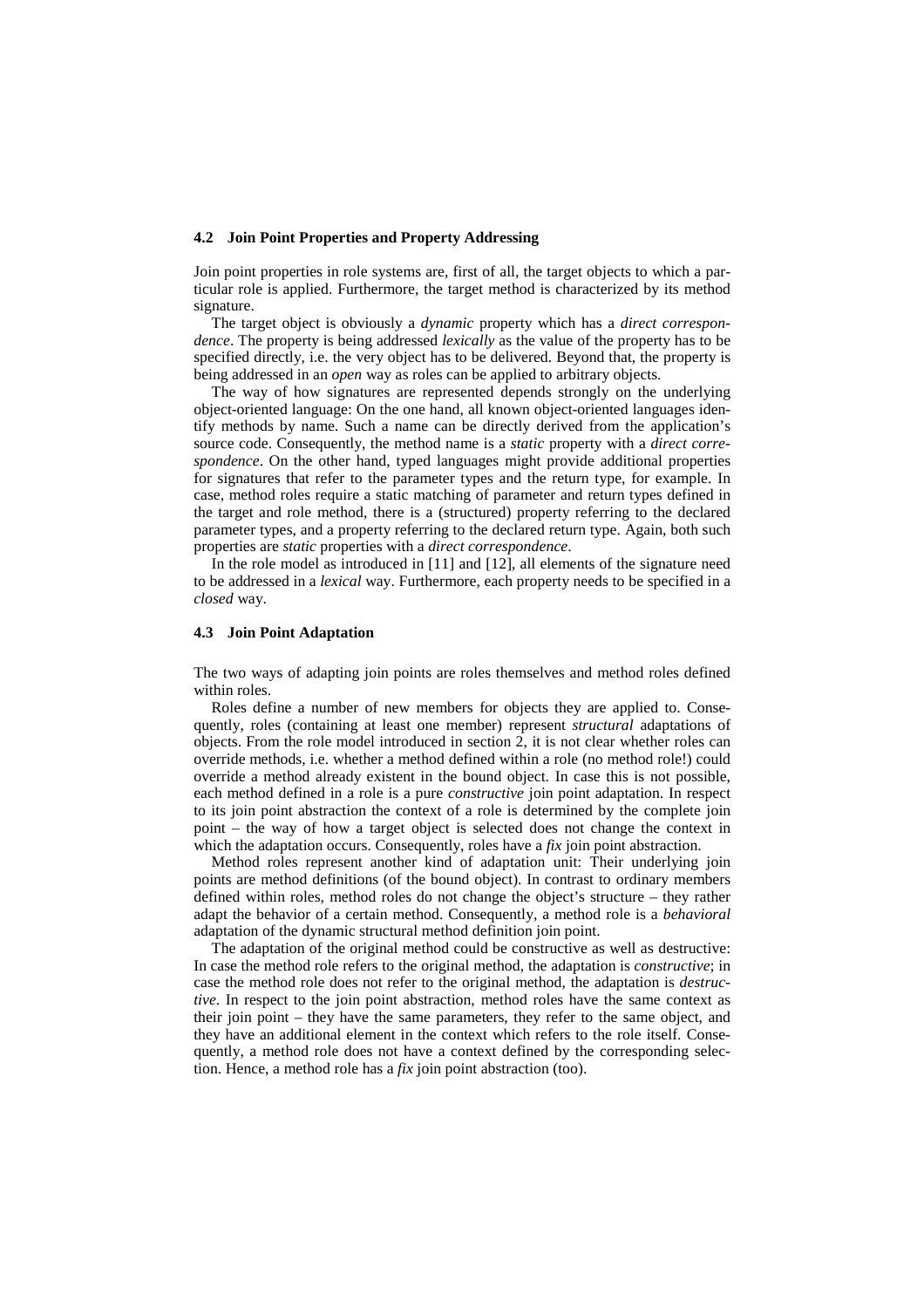## **5 Related Work**

-

[9] investigates different ways how roles can be implemented with aspects. Several options are discussed: The first option is to define role members in an aspect, which are then statically introduced to a class (this leads to a violation of role dynamicity, though). Another possibility is to use aspects to modify the behavior of already existent members of objects. In its ultimate, this means that all role members are statically implemented in an object, and dynamic aspects intercept any access to "invalid" role members (and/or adapt any access to "valid" role members in a role-specific way). Apart from that, all role members can be encapsulated in an aspect (i.e. an aspect instance), which maintains the role relationships to objects as well as the role context (this enables role multiplicity, in particular). Finally, aspects can be used to "glue" objects to "role objects" (i.e. regular objects that implement the role members).

Although the work presented in [9] unveils some of the core characteristics of aspect-oriented systems, it deems aspect-orientation to be a promising yet complementary technique to implement role models rather than to be a software development approach on its own. Consequently, it does not contemplate on the similarities and differences between the conceptual ideas of aspect-oriented systems and role systems, and focuses on implementation concerns only.

One of the first comparisons of the conceptual ideas of aspect-oriented systems and role systems has been conducted in [7]. The approach derives a couple of conceptual characteristics of aspects by investigating prominent aspect-oriented programming languages (i.e. AspectJ and HyperJ): *Distributed Effects* (aspects may affect multiple objects at the same time), *Cardinality* (aspect methods, e.g. advice, may be applied to multiple methods), *Context Dependency* (aspects may affect objects and actions depending on a certain context, e.g. depending on the caller of a method invocation), *Deployment* (aspects are applied to objects indirectly in terms of join point selections).

These characteristics are compared to the conceptual characteristics of roles as mentioned in [11] and [12]: *Visibility* (roles can restrict the visibility and access to objects), *Dependency* (roles cannot exist without their affiliated objects), *Identity* (an object and its role can be manipulated and viewed as one entity), *Dynamicity* (roles can be added and removed during an object's lifetime), *Multiplicity* (an object can have more than one instance of the same role at the same time), *Abstractivity* (roles can be classified and organized in generalization and aggregation hierarchies), *Extension only* (a role can only add further properties to the original object and cannot remove any).

Fundamental differences have been identified with respect to the *Identity* and *Multiplicity* of roles: Aspects do not have to be instantiated for every object they are applied to. Furthermore, the same aspect may influence multiple objects at the same time. Hence, aspects and objects usually do not form a single entity. Apart from that, the same aspect is usually not applied to the same object multiple times (even tough this would be technically possible). On the other hand, roles differ from aspects with respect to their *Distributed Effects* (unlike aspects, roles affect a single object only), *Cardinality* (a role method is usually assigned to a single method (of the affiliated object)), *Context Dependency* (roles usually do not affect objects depending on a varying context<sup>3</sup>), *Deployment* (roles are affiliated to objects directly by enumerating

<sup>3</sup> Although it should be mentioned that Kristensen introduces the (conceptual) notion of *Local-*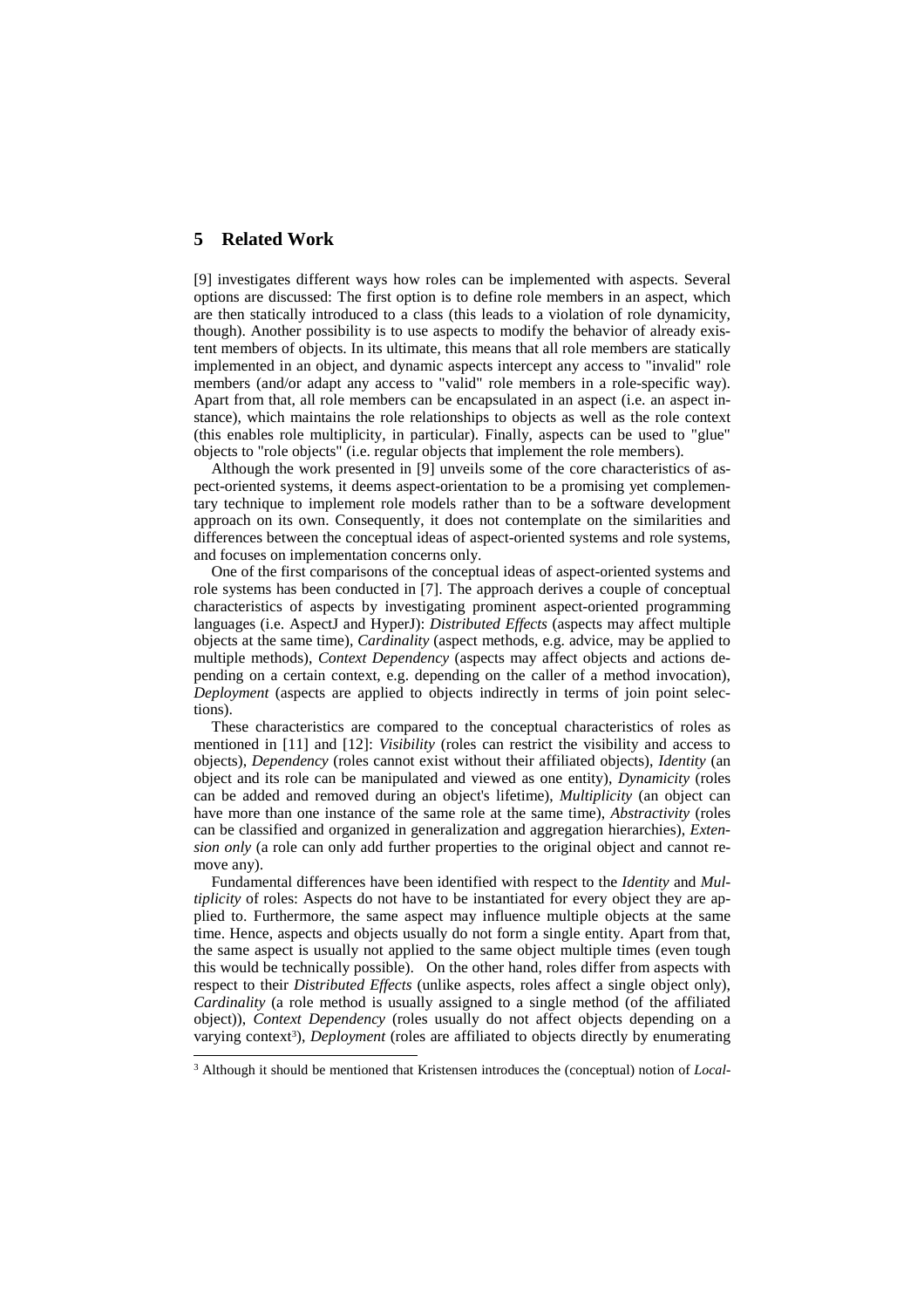their names).

The outcomes of [7] are elucidating yet somewhat ad-hoc. The main problem is that only implementation-specific details of particular aspect-oriented systems (i.e., of AspectJ and Hyper/J) are considered. Therefore, the outcomes cannot be considered to represent conceptual foundations for aspects and aspect-oriented systems in general. The dimensions presented in this paper, on the contrary, can be used as a general gauge to assess the conceptual differences of arbitrary aspect-oriented systems. In [5], we demonstrate how different aspect-oriented systems map to these design dimensions. Furthermore, we elucidated how the dimensions can help in identifying aspectoriented systems that could be candidates for the implementation of a particular problem.

# **6 Conclusion**

-

In this paper, we have presented a number of (orthogonal) design dimensions that we have derived for the assessment of different aspect-oriented systems. These dimensions have been identified by investigating the differences and commonalities of different existing aspect-oriented systems. The dimensions include characteristics of the join point model, the join point properties, the join point property addressing, as well as the join point adaptation. Then, we have taken a role systems (the one introduced in [11] and [12]) and mapped it against the design dimensions. In doing so, the difference of this role system compared to other (particular) aspect-oriented systems become manifest:

The role system described in [11] and [12] compares to (other) aspect-oriented systems in that it provides join points which can be selected and adapted, and in that it provides the language constructs to actually do so (i.e. it allows the selection of join points by addressing particular join point properties, and it allows the adaptation of the selected join points). Differences become manifest in the precise capabilities of the role system to select and adapt join points. In particular, the join point selection capabilities are rather limited: For example, it is not possible to apply method roles to an arbitrary set of target methods in an *open* way. In consequence, the role system is rather inflexible against system evolution. Likewise, the role system does not provide capabilities to *abstract* over the join points' context, such as method parameters – which, for example, is possible in AspectJ using the args pointcut designator. In consequence, developers have no means to narrow the number of parameters at different method definition join points to those which are of actual interest.

The observations made in this paper are not necessarily generalizable to all role systems. Other role system implementations may fill into other quadrants of the described design dimensions. Consequently, they compare more or less to other particular aspect-oriented systems. Thanks to the design dimensions presented in this paper, we have now a gauge at hand that allows a closer estimation of the similarities and the differences between two arbitrary systems (no matter if they are called "roleoriented" or "aspect-oriented").

*ity*, according to which a role is available only in a certain context. Within this context, though, roles act context-insensitive, e.g. do not distinguish between different callers.